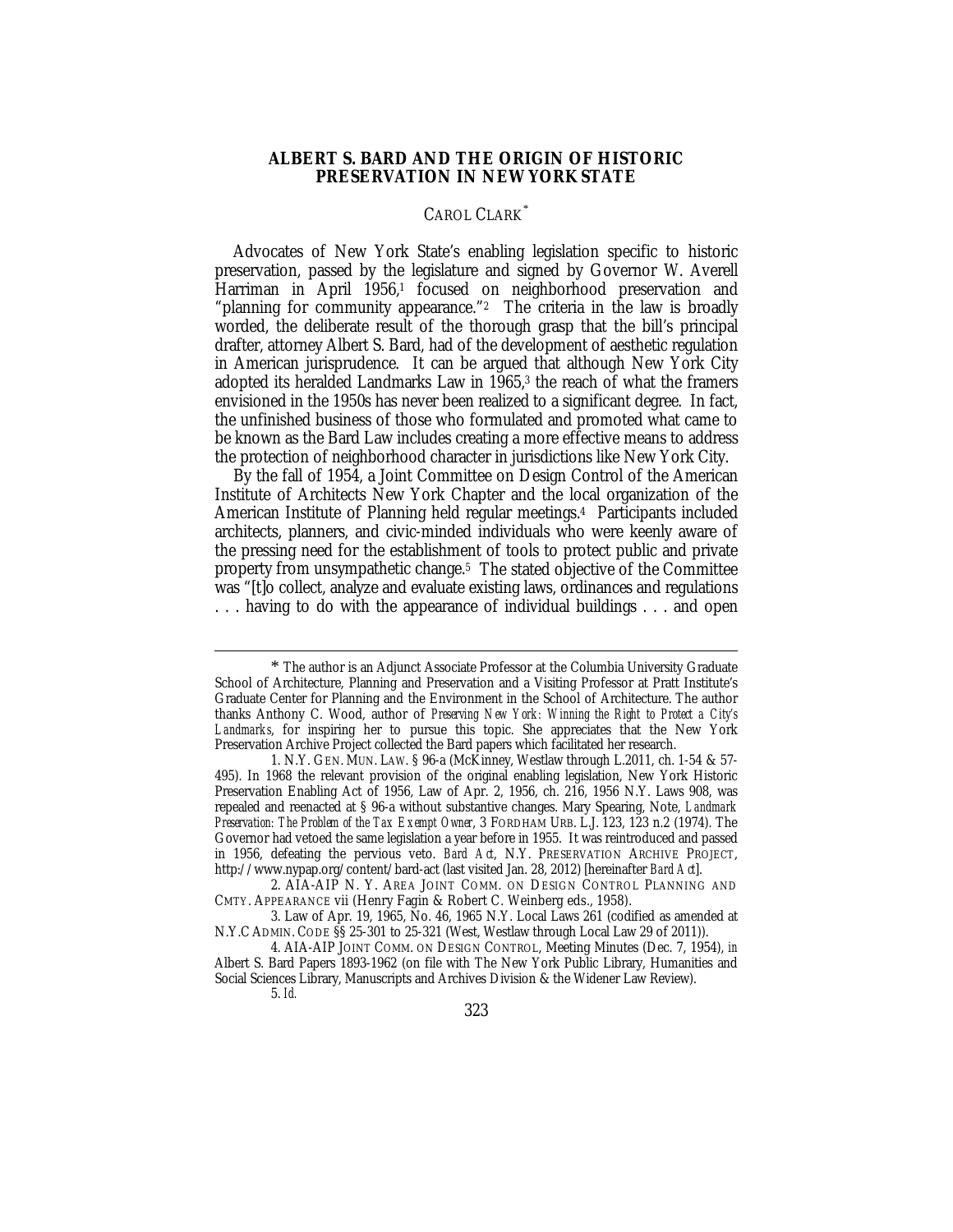spaces . . . and of any other aspects of the urban scene where design regulation might be desirable and practicable."6

An additional objective was "[t]o suggest new and better regulations and other procedures, if practicable . . . and to investigate related questions of the advantages and disadvantages, aesthetically and politically, of such regulations . .. to the practicing architect, the property owner and the [private] citizen."7 Committee members held expansive ideas about the scope of the topic at hand. The meeting minutes read: "[t]he city's responsibility is to the design of the whole scene as taken in by the eye at any one point as well as to the design of any one individual building."8

At the November 18, 1954 meeting of the Joint Committee on Design Control, members agreed that "[o]ur job is to formulate regulations applicable to our region which would stand the test of legal action."9 Attorney Albert S. Bard explained to his fellow Committee members that unless wording was "added to the State Law relating to powers of cities, as a form of enabling legislation, the more specific regulation we might recommend for New York City itself, for other communities, would probably not hold water."10 A remarkable one-page document is appended to these meeting minutes. It contains the earliest known version of the language adopted into New York State law a year and a half later, drafted by Mr. Bard. The wording is striking for its breadth:

To provide, for places, buildings, structures, works of art, and other objects having a special character or special historical or aesthetic interest or value, special conditions or regulations for their protection, enhancement, perpetuation or use, including appropriate control of the use or appearance of neighboring private property within public view, or both . . . .11

Bard's prescience in crafting such far reaching criteria no doubt grew from his lifelong, careful study of "aesthetics as a basis for the exercise of the police power," as he described it late in his career in correspondence with a Harvard Law School student. 12 New York City's Landmarks Law, when it was enacted

9. AIA-AIP JOINT COMM. ON DESIGN CONTROL, Meeting Minutes (Nov. 18, 1954), *in* Albert S. Bard Papers 1893-1962 (on file with The New York Public Library, Humanities and Social Sciences Library, Manuscripts and Archives Division & the Widener Law Review).

10. *Id.*

11. *Id.*

12. Letter from Albert S. Bard, Attorney, to Calhoun Dickinson, Harvard Law Student (Dec. 15, 1959) (on file with The New York Public Library, Humanities and Social Sciences Library, Manuscripts and Archives Division & the Widener Law Review). Calhoun Dickinson was a third year law student taking a Land-Use Planning course at Harvard Law and was put in touch with Bard by Calhoun's professor, Charles Haar. Letter from Calhoun Dickson, Harvard Law Student, to Albert S. Bard Attorney (Dec. 12, 1959) (on file with The New York Public Library, Humanities and Social Sciences Library, Manuscripts and Archives

 <sup>6.</sup> Meeting Minutes (Dec. 7, 1954), *supra* note 4.

<sup>7.</sup> *Id.*

<sup>8.</sup> AIA-AIP JOINT COMM. ON DESIGN CONTROL, Meeting Minutes (Dec. 16, 1954), *in* Albert S. Bard Papers 1893-1962 (on file with The New York Public Library, Humanities and Social Sciences Library, Manuscripts and Archives Division & the Widener Law Review).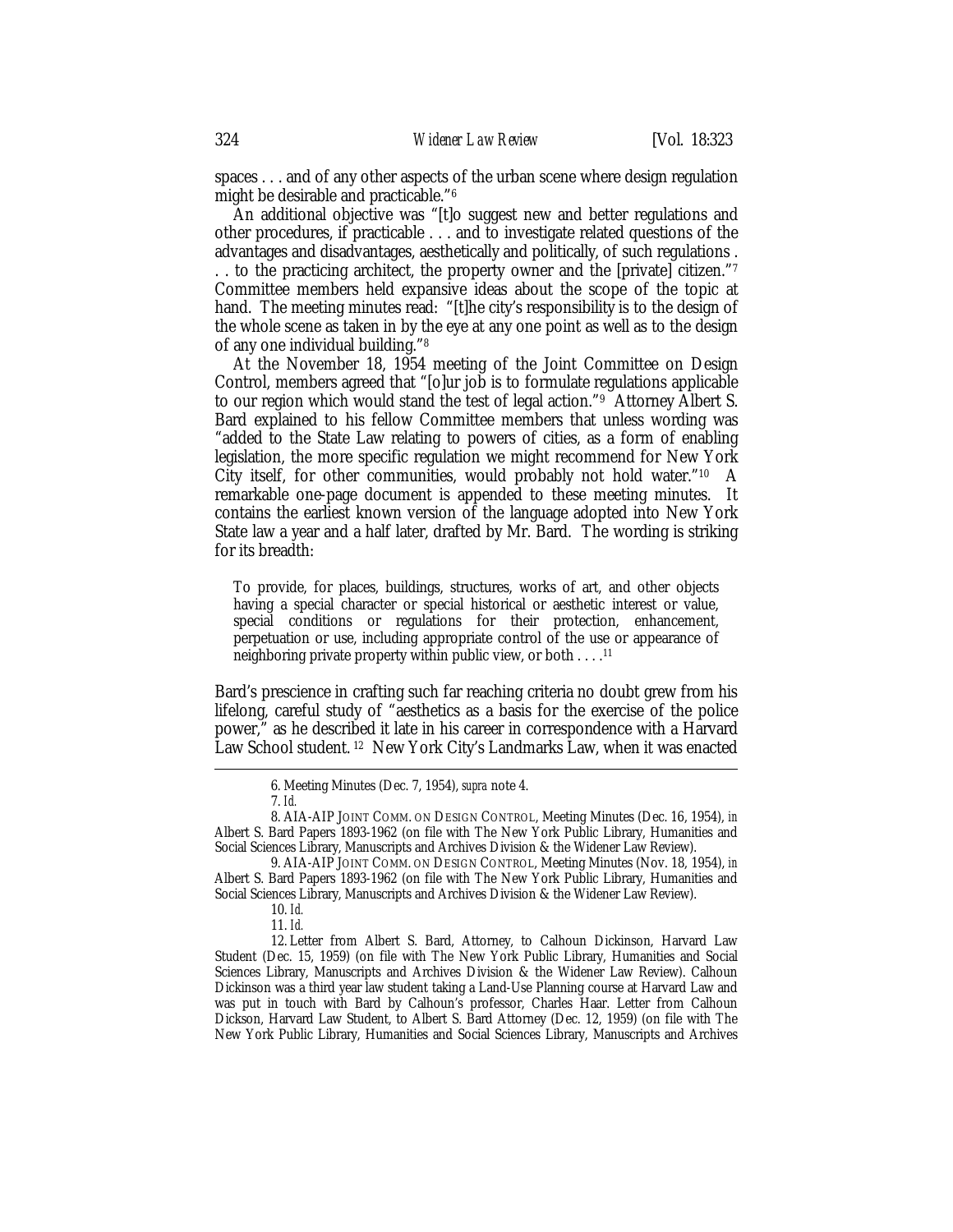in 1965, contained this same sweeping language.13 In 1954, however, the members of the Joint Committee thought that an amendment to the New York City Zoning Resolution, based on the principles to be established "[i]n the State Enabling Act by Mr. Bard's proposed amendment would be the next step so far as New York City is concerned."14 They were not alone in conceptualizing the implementation of historic preservation goals through the mechanism of zoning. As zoning reform became a municipal priority in the latter half of the 1950s, culminating in revisions to New York City's Zoning Resolution in 1961, advocates of historic preservation focused repeatedly on zoning as an avenue for protection.15

When New York City's major zoning changes were complete, they were conspicuously lacking any acknowledgement of historic preservation needs or goals. This was due to a shrewd calculation by James Felt, Chairman of the Planning Commission, who was in charge of the zoning reform. His concern was that adding the subject of historic preservation to an already politically charged proposed new zoning could keep him from achieving his primary goal.16 "Aesthetic zoning was only one of a number of reforms that would be left behind on the road to the resolutions approval."17 As part of the compromise that Felt reached with leading preservationists, Mayor Robert F. Wagner, Sr. established a "Committee for the Preservation of Structures of Historic and Esthetic Importance."<sup>18</sup> At its third meeting on September 12, 1961, minutes reveal that a question was raised as to whether or not the master list of New York City landmarks "should be made part of the Zoning Resolution. It was felt that this could best be resolved in conference with the City Planning Commission."19 It is unclear whether or not the Mayor's

<u>.</u>

Division & the Widener Law Review). It is possible that Albert Bard may have influenced Dickinson, as Dickinson's obituary recounts him as an advocate of aesthetic regulation law. *See* Sharon Pian Chan, *Obituary: Calhoun Dickinson, 77, Attorney and Parks Advocate*, SEATTLE TIMES (Oct. 13, 2008, 12:00 AM), http://seattletimes.nwsource.com/html/localnews/2008259783\_ dickinsonobit13m.html.

<sup>13.</sup> Law of Apr. 19, 1965, No. 46, 1965 N.Y. Local Laws 261 (codified as amended at N.Y.C ADMIN. CODE §§ 25-301 to 25-321 (West, Westlaw through Local Law 29 of 2011)). For a discussion of the specific amendments made to the Landmarks Law that changed the language originally drafted by Bard see *Bard Act*, *supra* note 1.

<sup>14.</sup> AIA-AIP JOINT COMM. ON DESIGN CONTROL, Meeting Minutes (Nov. 18, 1954), *in* Albert S. Bard Papers 1893-1962 (on file with The New York Public Library, Humanities and Social Sciences Library, Manuscripts and Archives Division & the Widener Law Review).

<sup>15.</sup> *See, e.g.*, Anthony C. Wood, *An Interview with the First Chairman of the Landmarks Preservation Commission, The Late Geoffrey Platt*, VILLAGE VIEWS, Winter 1987, at 7, 7-9, 17, 28, 38 [hereinafter *An Interview with Geoffrey Platt*]; Anthony C. Wood, *An Interview with Harmon Goldstone*, VILLAGE VIEWS, Summer 1987, at 17, 24-25, 35-36 [hereinafter *An Interview with Harmon Goldstone*].

<sup>16.</sup> ANTHONY C. WOOD, PRESERVING NEW YORK: WINNING THE RIGHT TO PROTECT A CITY'S LANDMARKS 244-46 (2008) [hereinafter PRESERVING NEW YORK].

<sup>17.</sup> PRESERVING NEW YORK, *supra* note 16, at 246.

<sup>18.</sup> *An Interview with Geoffrey Platt*, *supra* note 15, at 8-9; *See also An Interview with Harmon Goldstone, supra* note 15, at 38-39.

<sup>19.</sup> COMM. FOR THE PRES. OF STRUCTURES OF HISTORIC AND ESTHETIC IMPORTANCE, Meeting Minutes (Sept. 12, 1961), *in* Whitney North Seymour Papers, 1930-1983 (on file with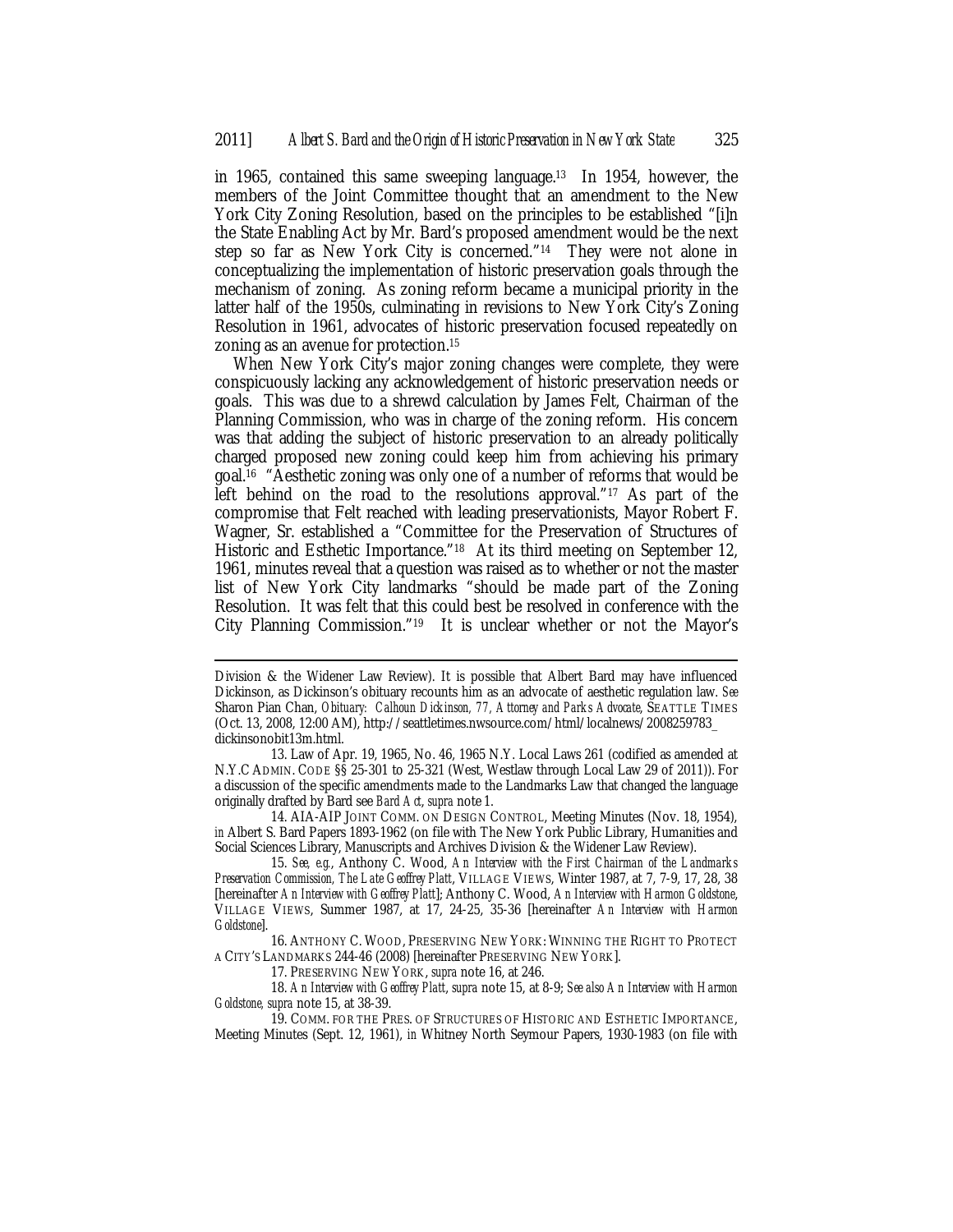Committee conferred with urban planners and their Commissioners on this point. What did happen is that preservation advocates sought and achieved the adoption of New York City's local landmarks ordinance,20 a distinctly different approach to realizing their goals. But that the powers associated with zoning were understood throughout much of the 1950s and into the early 1960s as being sufficient and valid in support of historic preservation objectives is noteworthy.21 It suggests that today's ongoing erosion of neighborhood character throughout New York City can be addressed with planning and zoning tools, and it offers valuable guidance on how this important contemporary challenge might be confronted.

In a notable 1955 article in *The American City*, Albert S. Bard wrote:

Not until Courts recognize community beauty as a ground for the exercise of police power by the state or community upon the same basis and as fully as they recognize health, safety, morality, and good order as grounds for such exercise, and as an equal partner with those factors in the term "community welfare," will planning and the law of planning come full circle.22

Bard noted that while this had not yet taken place, "the law is on its way and the recent case of *Berman v. Parker* . . . decided by the United States Supreme Court on November 22, 1954, helps close that gap."23 *Berman* was a seminal case in the development of urban renewal, involving a challenge to the District of Columbia's Redevelopment Act of 1945, which provided for the clearance of blighted areas and their redevelopment with the new construction fulfilling optimal planning standards.24 The plaintiff, an owner of a thriving business in a redevelopment project area, sought an injunction against the application of the statute to him and against the condemnation of his property.25 According to Bard, the Supreme Court held that "a project for the replanning and redevelopment of a large section of the city is entirely constitutional and that all property within the area is subject to condemnation in order to compel its participation in and contribution to the new development . . . ."26 Key to the decision was the Court's view that the redevelopment plan itself served a public purpose.

The Committee on City Development of the Fine Arts Federation issued a report for its annual meeting on April 28, 1955 that mirrored Bard's above referenced article in *The American City*. Commenting on *Berman v. Parker*, the authors noted:

23. *Id.* at 202 (internal citation omitted).

24. Berman v. Parker, 348 U.S. 26, 28-29 (1954).

<u>.</u>

The New York Public Library, Humanities and Social Sciences Library, Manuscripts and Archives Division & the Widener Law Review).

<sup>20.</sup> PRESERVING NEW YORK, *supra* note 16, at 137-38.

<sup>21.</sup> Ross D. Netherton, *The Due Process Issue in Zoning for Historic Preservation*, 19 URB. LAW. 77, 77-78 (1987).

<sup>22.</sup> Albert S. Bard, *Esthetics and the Police Power: U.S. Supreme Court Holds District of Columbia Redevelopment Act Constitutionally Valid*, 70 AM. CITY 179, 179 (1955).

<sup>25.</sup> *Id.* at 28, 31.

<sup>26.</sup> Bard, *supra* note 22, at 202.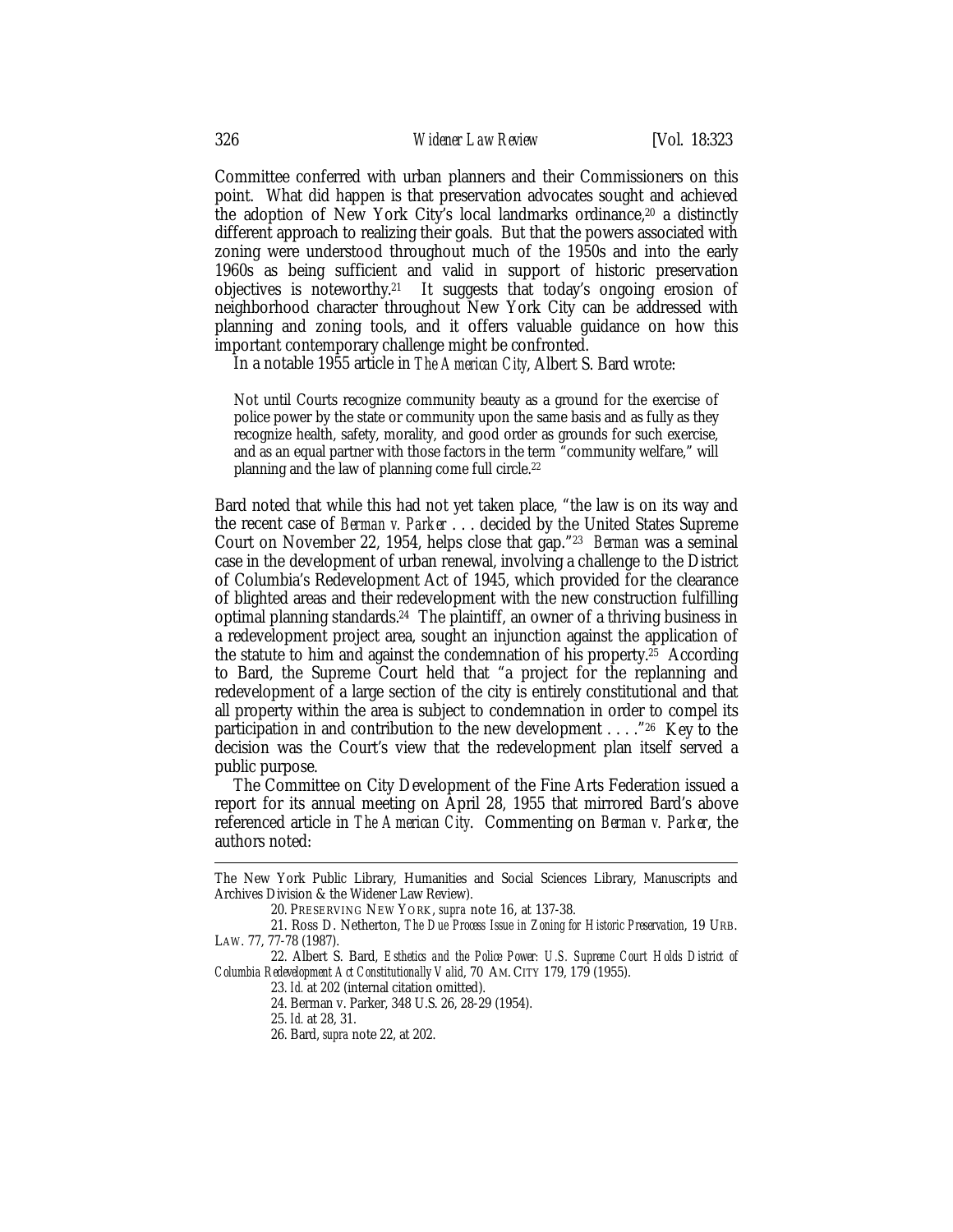The decision itself does not expressly state that esthetic considerations alone the making of a pleasanter and more sightly city—will support such legislation, nor that esthetic considerations by themselves will support the regulation of land uses, but the language of the opinion by Mr. Justice Douglas may be claimed to go so far as to support such a case.27

Bard and the architect, Geoffrey Platt, who later played a significant role as a leader in New York City's preservation community, were the two signatories on the report.28 The report underscores the fact that the decision of Justice Douglas constitutes the 'opinion of the court,' and no dissent was filed.29 The Report stated: "His language is broad enough to support legislation which replans a city area upon new standards of appearance and beauty."30

The *Berman v. Parker* case was argued before the Supreme Court on October 19, 1954.31 A week later, Bard introduced a resolution that was passed by the Board of Directors of the Municipal Art Society of New York, a prominent civic organization.32 It deplored "'the absence of adequate consideration of the factor of appearance in the planning and zoning of the city.'"33 It is telling that many close observers of the preservation and planning professional scene in New York City today, over half a century later, believe that the same situation exists. What is also fascinating is that Bard had prepared the draft of enabling legislation prior to reading the *Berman v. Parker* decision.

Following the issuance of the decision, Bard corresponded with the key players who were involved in it. For example, in a December 27, 1954 letter to Simon E. Sobeloff, the U.S. Solicitor General who argued the case in support of the District of Columbia Redevelopment Act, Bard wrote:

For more than 40 years I have been interested in the legal question to what extent aesthetic considerations may constitutionally be made the basis of the regulation of private property. The development of planning in late years and the decisions on the subject indicate a marked trend in judicial decisions in support of aesthetics as the basis of the exercise of the police power.<sup>34</sup>

In a reply written the following day, the Solicitor General responded: "I think that Justice Douglas' opinion, not only because of its authority, but because of its sweep, will be as great a landmark in the law as the old *Euclid v. Ambler* 

<sup>27.</sup> THE FINE ARTS FED'N OF N.Y., REPORT OF THE COMMITTEE ON CITY DEVELOPMENT 8 (1955).

<sup>28.</sup> *Id.* at 10.

<sup>29.</sup> *See Berman*, 348 U.S. at 28.

<sup>30.</sup> THE FINE ARTS FED'N OF N.Y., *supra* note 27, at 8.

<sup>31.</sup> *Berman*, 348 U.S. at 26.

<sup>32.</sup> *See* PRESERVING NEW YORK, *supra* note 16, at 137-38.

<sup>33.</sup> *Id.* at 137.

<sup>34.</sup> Letter from Albert S. Bard, Attorney, to Simon E. Sobeloff, U.S. Solicitor Gen. (Dec. 27, 1954) (on file with The New York Public Library, Humanities and Social Sciences Library, Manuscripts and Archives Division & the Widener Law Review).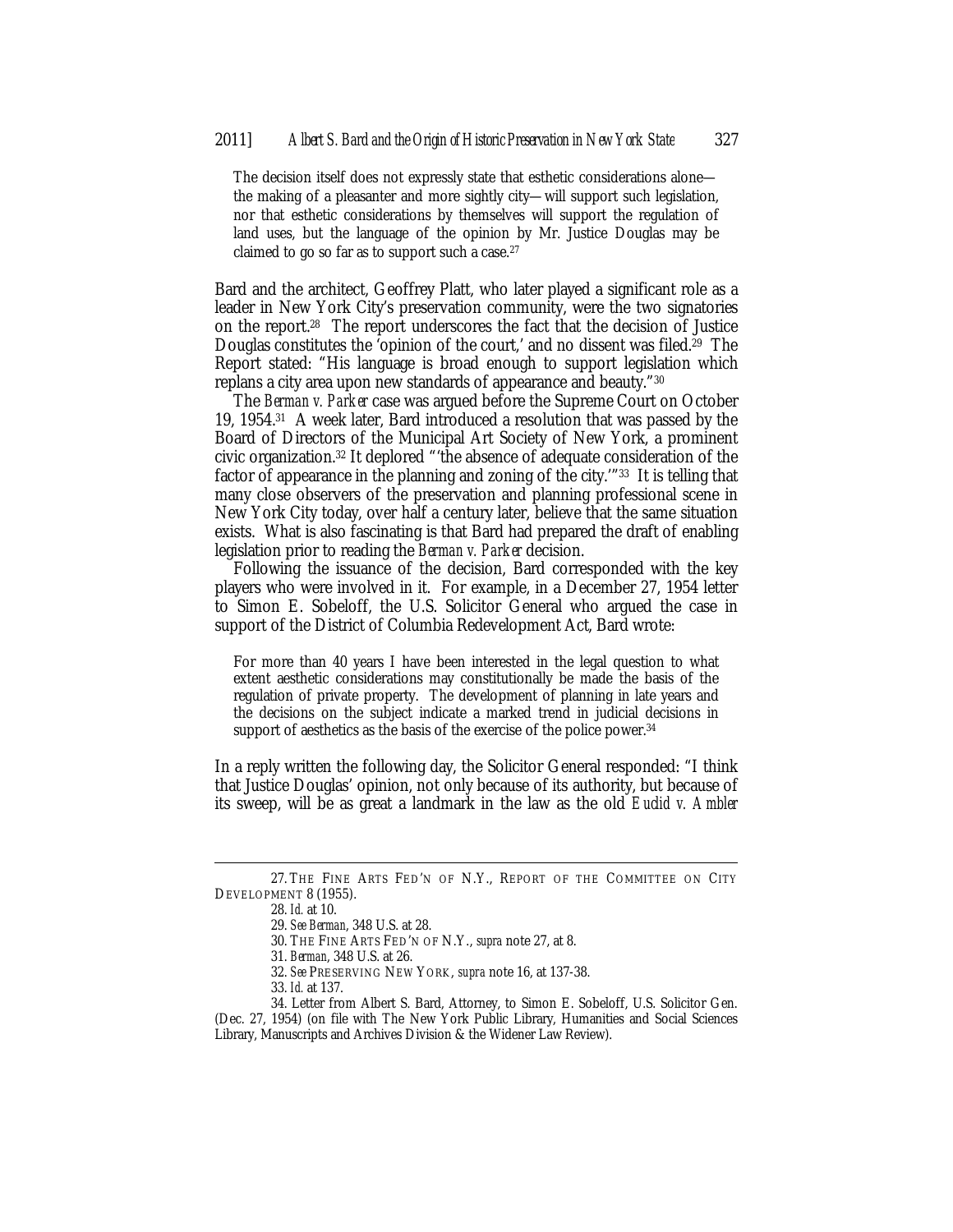*Realty Company* case."35 There is no question that the Solicitor General's prediction was accurate; how astute of him to make the observation so close to the date of the decision.

This series of correspondence also includes a back and forth with an attorney representing the other side of the case. On January 17, 1955, in a reply to Joseph H. Schneider, Esq., who represented the adverse party in the dispute, Bard wrote:

For a long time planning has had to deal with aesthetics in order to be planning at all, and the inclusion of aesthetic factors among other factors supporting an exercise of the police power goes back a long time. It began in New York many years ago by a mild decision that the inclusion of aesthetic factors did no harm. Since then the law of planning has undergone great development, and the effect of aesthetic considerations upon values, both financial and social, has become generally recognized.36

Without question, Bard was viewed by his peers as an expert on the subject. He was invited to be among "outstanding authorities" who contributed an essay to *The American Journal of Economics and Sociology* published in April 1956.37 His article, *Aesthetics and the Police Power*, includes an instructive annotated list of court cases relative to the subject at hand.38 The *Journal* granted permission the following year for the reprinting of the article by the Citizens Union Research Foundation.39 Between the two publications, it is apparent that Bard's thinking would have been shared widely among those with similar interests in professional and civic circles of the day. Felix Frankfurter, a Justice of the Supreme Court of the United States, penned a handwritten note to "Dear Albert," complimenting Bard: "you did well collecting those aesthetical juristic utterances together."40 Bard was an attorney of great distinction and he applied his lawyerly skills with the same persistence and brilliance as he approached his preservation advocacy efforts.

Henry Hope Reed, the venerable New Yorker who launched the architectural walking tour as a fundamental element in the preservationist's

38. Albert S. Bard, *Aesthetics and the Police Power*, 15 AM. J. ECON. & SOC. 265, 268-70 (1956).

39. Letter from V.G. Peterson, Sec'y-Treasurer, Am. J. Econ. & Soc., to Albert S. Bard, Attorney. (Oct. 2, 1957) (on file with The New York Public Library, Humanities and Social Sciences Library, Manuscripts and Archives Division & the Widener Law Review).

40. Letter from Felix Frankfurter, Justice of the U.S. Supreme Court, to Albert S. Bard, Attorney (undated) (on file with The New York Public Library, Humanities and Social Sciences Library, Manuscripts and Archives Division & the Widener Law Review).

 <sup>35.</sup> Letter from Simon E. Sobeloff, U.S. Solicitor Gen., to Albert S. Bard, Attorney (Dec. 28, 1954) (on file with The New York Public Library, Humanities and Social Sciences Library, Manuscripts and Archives Division & the Widener Law Review).

<sup>36.</sup> Letter from Albert S. Bard, Attorney, to Joseph H. Schneider, Attorney (Jan. 17, 1955) (on file with The New York Public Library, Humanities and Social Sciences Library, Manuscripts and Archives Division & the Widener Law Review).

<sup>37.</sup> *See* Letter from Mabel Walker, Executive Director, Tax Inst., Inc., to Albert S. Bard, Attorney (undated) (on file with The New York Public Library, Humanities and Social Sciences Library, Manuscripts and Archives Division & the Widener Law Review).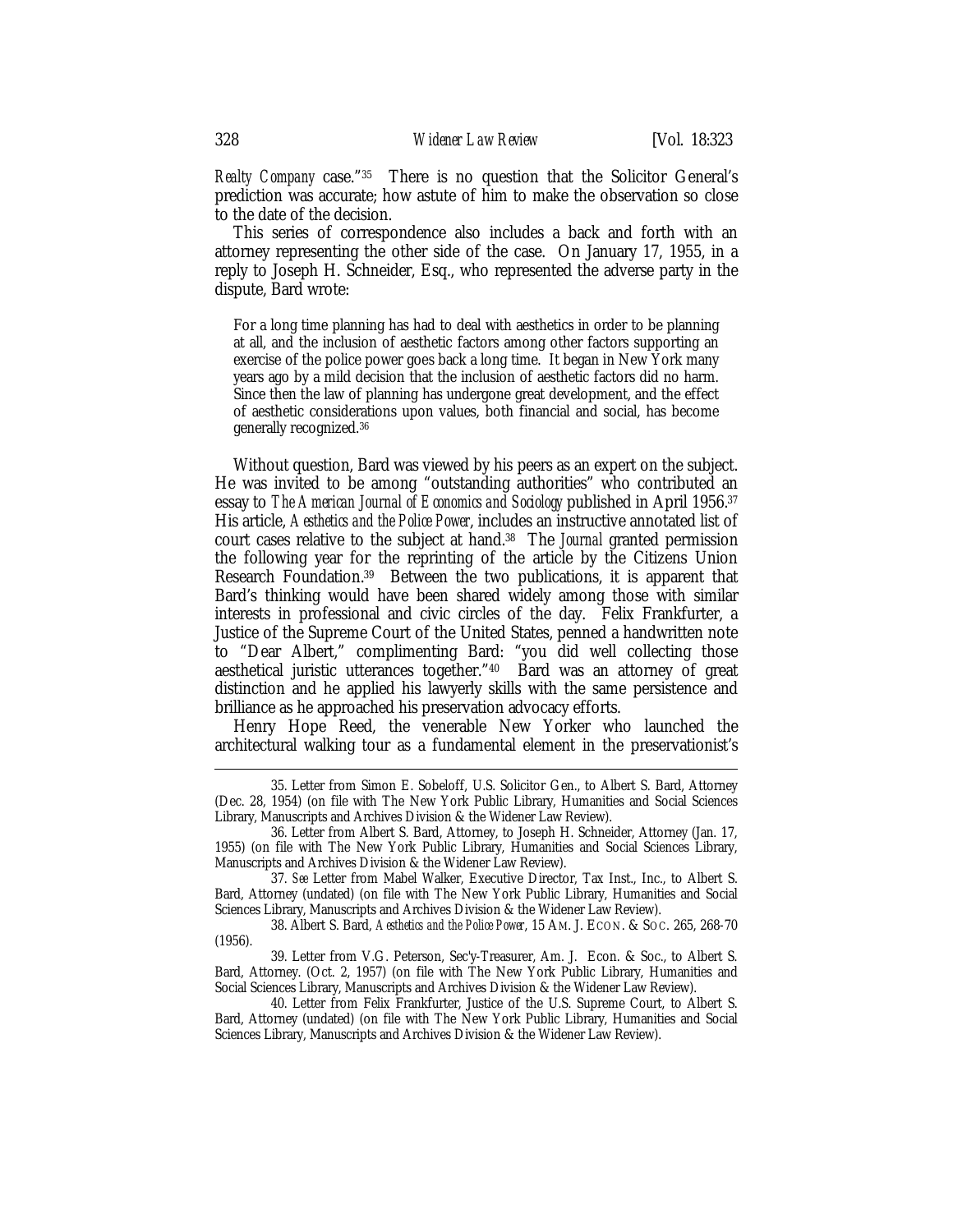toolkit, recognized immediately the importance of Bard's advocacy. Writing enthusiastically to Bard in May 1956, he stated:

Your article, "Aesthetics and the Police Power," is one of the most encouraging statements for the future . . . [I]t is interesting that the concept of community beauty has expanded so fast within recent years. As you say, [it] is a "revolution that has taken place in fifty years with respect to the legal power of the community to deal with the individual landowner . . . ."41

Bard wrote a summary of the provisions of the enabling law in June 1956; in it, he refers to the "fresh power" it contained.42 During that same spring season following the enactment of the enabling legislation, Bard drafted a different summary of the bill, this time entitled "*New Planning Power to Deal with Landmarks and Unique Situations*."43 It was sent to J. Owen Grundy of the weekly newspaper *The Villager*, and on May 29th, the newspaperman responded to Bard's letter of May 28th inquiring about the piece. He assured Bard: "I think that the new law should receive the widest publication. This, so that local governing bodies and zoning officials throughout the State will know about its provisions and be in a position to apply them before it is too late."44 Always ready to promulgate information that he deemed essential to practitioners and perhaps even to the uninitiated, Bard sent a letter to the editors of *The American City* in September 1956. Printed under the heading *Municipal Regulation of Esthetics Advanced*, he asserted: "The law, which might serve as a model mandate for esthetic regulations in cities and towns throughout the country, gives the New York cities the power" to enact and administer laws and regulations concerning historic properties.45

The Joint Committee on Design Control met regularly from 1953 to 1957 to "review methods by which communities in various parts of this country and abroad are attempting to prevent ugliness and to achieve harmony and beauty in their appearance."46 The Committee believed that "[t]he professional designers of buildings and of neighborhoods shared a common feeling. Certain current esthetic regulations might be effective, others might be doing more harm than good. A new, more positive approach to planning for

 <sup>41.</sup> Letter from Henry H. Reed, Jr. to Albert S. Bard, Attorney (May 28, 1956) (on file with The New York Public Library, Humanities and Social Sciences Library, Manuscripts and Archives Division & the Widener Law Review).

<sup>42.</sup> Albert S. Bard, New Power to New York Cities to Deal with Particular Projects, June 1956 (on file with The New York Public Library, Humanities and Social Sciences Library, Manuscripts and Archives Division & the Widener Law Review).

<sup>43.</sup> Letter from Albert S. Bard, Attorney, to J. Owen Grundy, Assoc. Editor, The Villager (April 23, 1956) (on file with The New York Public Library, Humanities and Social Sciences Library, Manuscripts and Archives Division & the Widener Law Review).

<sup>44.</sup> Letter from J. Owen Grundy, Assoc. Editor, The Villager, to Albert S. Bard, Attorney (May 29, 1956) (on file with The New York Public Library, Humanities and Social Sciences Library, Manuscripts and Archives Division & the Widener Law Review).

<sup>45.</sup> Albert S. Bard, *Municipal Regulations of Esthetics Advanced*, AM. CITY, Sept. 1956.

<sup>46.</sup> Fagin & Weinberg, *supra* note 2, at vii.